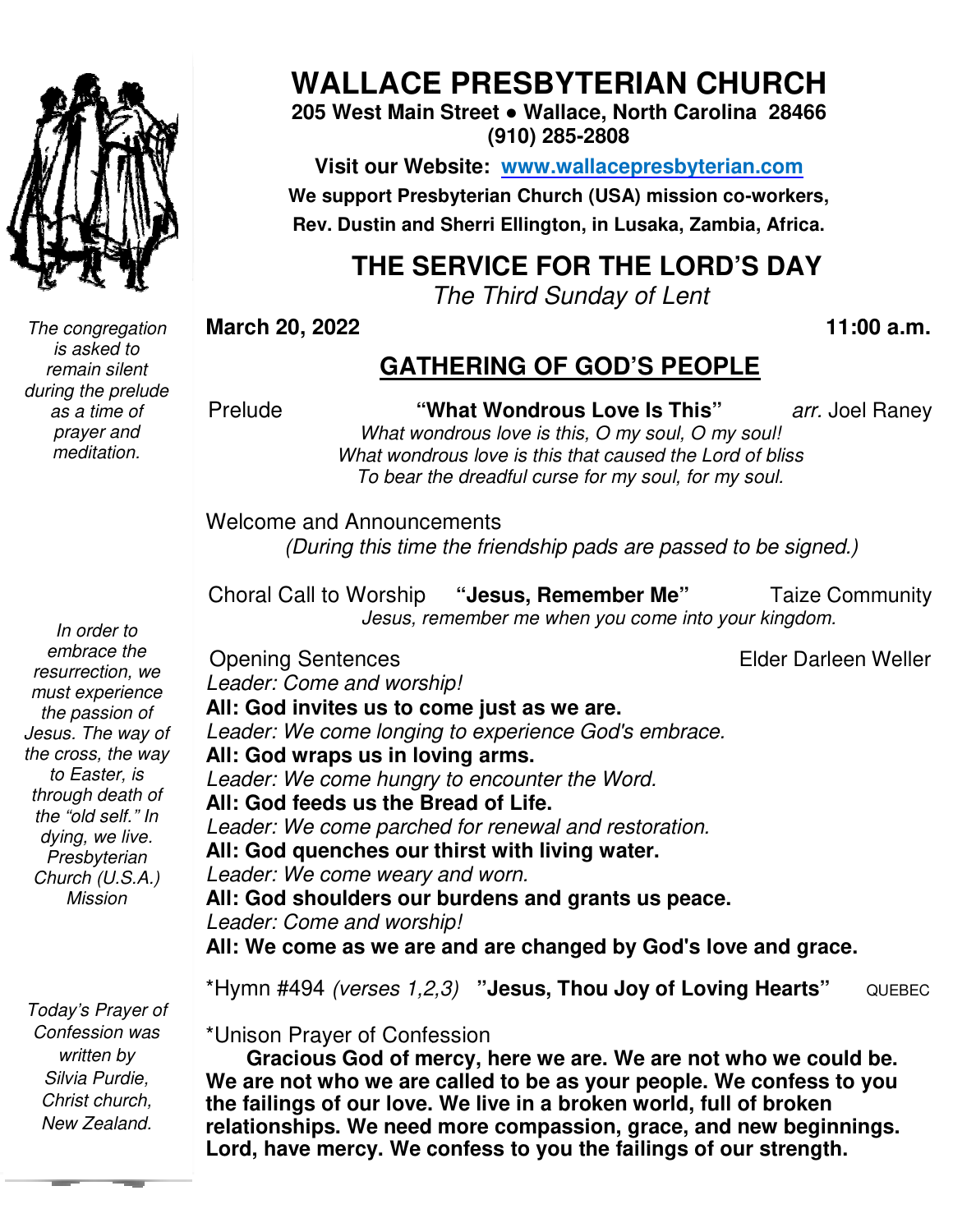

**We come to you tired, worried, and in pain. God of all power, renew our minds and bodies, so we may serve others with greater generosity. Christ, have mercy. We confess to you the failings of our faith. You alone know what shakes us most deeply and what crowds out your still small voice. Most of all, loving God, we need you. Lord, have mercy and hear our prayers . . .** 

**(A time for silent prayers of confession . . .)**

\* Responsive Assurance of Pardon

 *through, a way back to God. Leader: God's love is sure and steadfast, always providing a way out, a way* 

 *Leader: Hear and believe the good news:*  **All: Through the waters of baptism, we have died with Christ and are raised with him. With gratitude, in faith, we will walk the way of Christ.**

**All: In Jesus Christ, our sins are forgiven! Thanks be to God!**

Gloria Patri **Glory Be to the Father Glory be to the Father, and to the Son, and to the Holy Ghost; as it was in the beginning, is now, and ever shall be, world without end. Amen, amen.** 

## **PROCLAIMING GOD'S WORD**

Children's Sermon

*Christ died for our sins in accordance with the scriptures . . . he was buried . . . and he was raised on the third day in accordance with the scriptures . . . and he appeared to Cephas, then to the twelve. 1 Corinthians 15:4-5* 

Prayer for Illumination

**Lord, like the disciples walking to Emmaus, we often fail to recognize you. Open our eyes to see you today. Open our ears to hear what you are saying to us today. Lord, as you did with those walking to Emmaus, spend time with us in fellowship until our hearts burn. Speak a divine message through a human vessel today, we pray. Amen.**

Epistle Lesson *1 Peter 1 :3-9* Elder Darleen Weller

Gospel Lesson *Luke 24:13-35, focused on verses 21b-24 (From The Message)* 

Sermon Dr. Philip K. Gladden

**"Amazed, Astounded, Surprised, and Confused**"

A Time for Silent Reflection Pastoral Prayer with The Lord's Prayer

**Our Father who art in heaven, hallowed be Thy name. Thy kingdom come, Thy will be done, on earth as it is in heaven. Give us this day our daily bread; and forgive us our debts, as we forgive our debtors; and lead us not into temptation, but deliver us from evil. For Thine is the kingdom and the power and the glory, forever. Amen.**

 *God through the were enemies, we For if while we were reconciled to death of his Son, much more surely, having been reconciled, will we be saved by his life. Romans 5:10*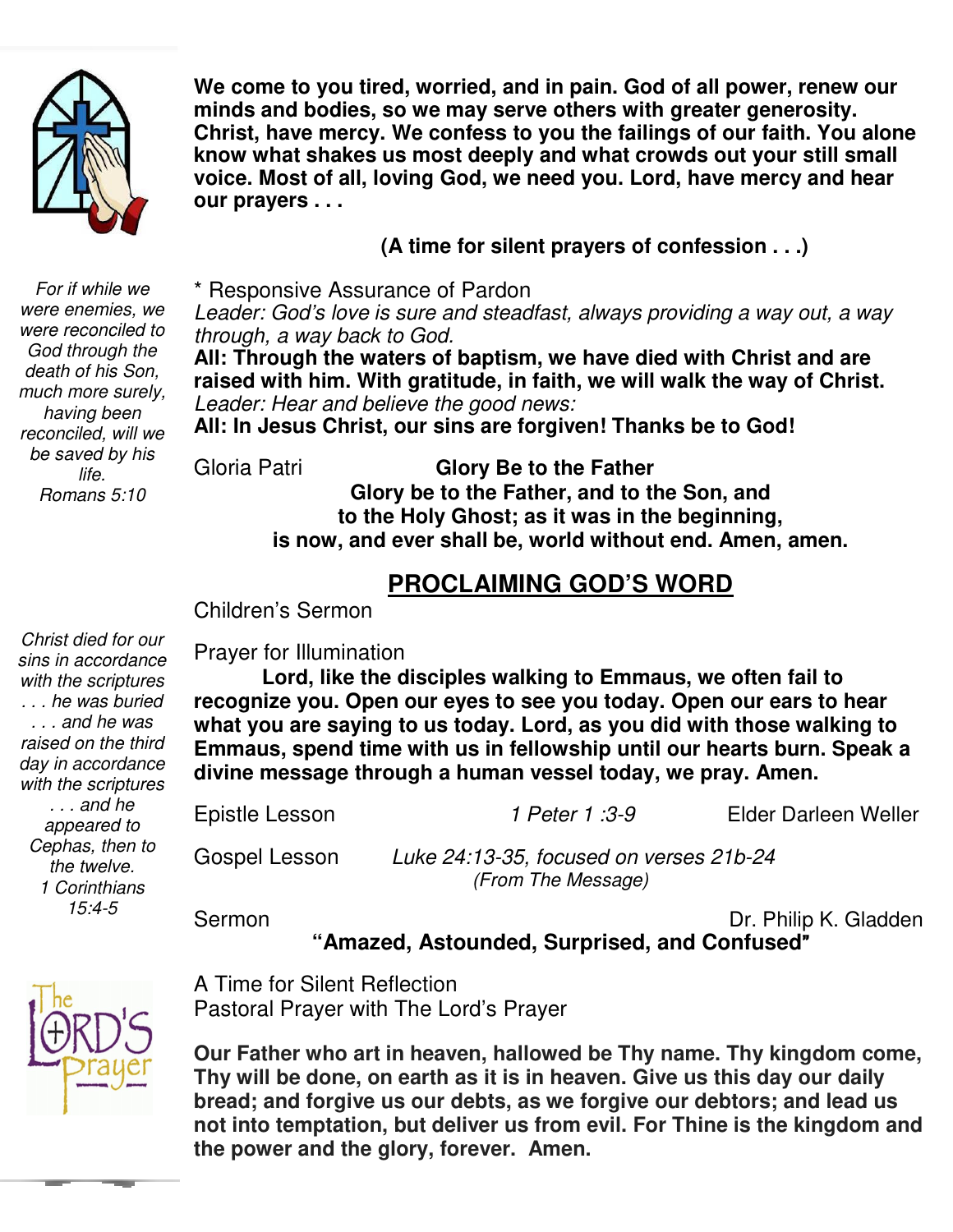### **GIVING THANKS TO GOD**

#### Presentation of Tithes and Offerings

 *him from the But God raised dead; and for many days he appeared to those who came up with him from Galilee to Jerusalem, and they are now his witnesses. Acts 13:30-31* 

**Offertory** 

Hayes

*I come to the garden alone, while the dew is still on the roses,*  **"In the Garden"** *arr.* Mark Haye *And the voice I hear, falling on my ear, the Son of God discloses. And He walks with me, and He talks with me, and He tells me I am His own, And the joy we share as we tarry there, none other has ever known.* He speaks, and the sound of His voice is so sweet the birds hush their singing. *And the melody that He gave to me within my heart is ri I'd stay in the garden with Him, though the night around me is falling, But He bids me go; through the voice of woe His voice to me is calling. the to the garden alone, while the dew is still on the roses,*<br>*the voice I hear, falling on my ear, the Son of God discloses*<br>alks with me, and He talks with me, and He tells me I am Hi<br>re joy we share as we tarry there, 

\*Doxology and Prayer of Dedication *Praise God from whom all blessings flow; Praise Him all creatures here below; Praise Him above ye heavenly host; Praise God from whom all blessings flow;<br>Praise Him all creatures here below;<br>Praise Him above ye heavenly host;<br>Praise Father, Son, and Holy Ghost. Amen.* 



| The Affirmation of Faith: The Apostles' Creed                    |
|------------------------------------------------------------------|
| I believe in God the Father Almighty, Maker of heaven and earth. |
| And in Jesus Christ his only Son our Lord;                       |
| who was conceived by the Holy Ghost,                             |
| born of the Virgin Mary,                                         |
| suffered under Pontius Pilate,                                   |
| was crucified, dead, and buried; he descended into hell;         |
| the third day he rose again from the dead;                       |
| he ascended into heaven,                                         |
| and sitteth on the right hand of God the Father Almighty;        |
| from thence he shall come to judge the quick and the dead.       |
| I believe in the Holy Ghost;                                     |
| the holy catholic Church;                                        |
| the communion of saints;                                         |
| the forgiveness of sins;                                         |
| the resurrection of the body;                                    |
| and the life everlasting. Amen.                                  |
|                                                                  |

| For if we have<br>been united with<br>him in a death<br>like his, we will<br>certainly be<br>united with him in<br>a resurrection<br>like his.<br>Romans 6:5 | *Hymn #494 (verses $1,4,5$ ) "Jesus, Thou Joy of Loving Hearts" |                             |                              | QUEBEC      |
|--------------------------------------------------------------------------------------------------------------------------------------------------------------|-----------------------------------------------------------------|-----------------------------|------------------------------|-------------|
|                                                                                                                                                              | *Benediction                                                    |                             |                              |             |
|                                                                                                                                                              | *Choral Benediction                                             | "Amen"<br>Amen. Amen. Amen. |                              | Danish Amen |
|                                                                                                                                                              | *Postlude                                                       |                             | *All who are able may stand. |             |